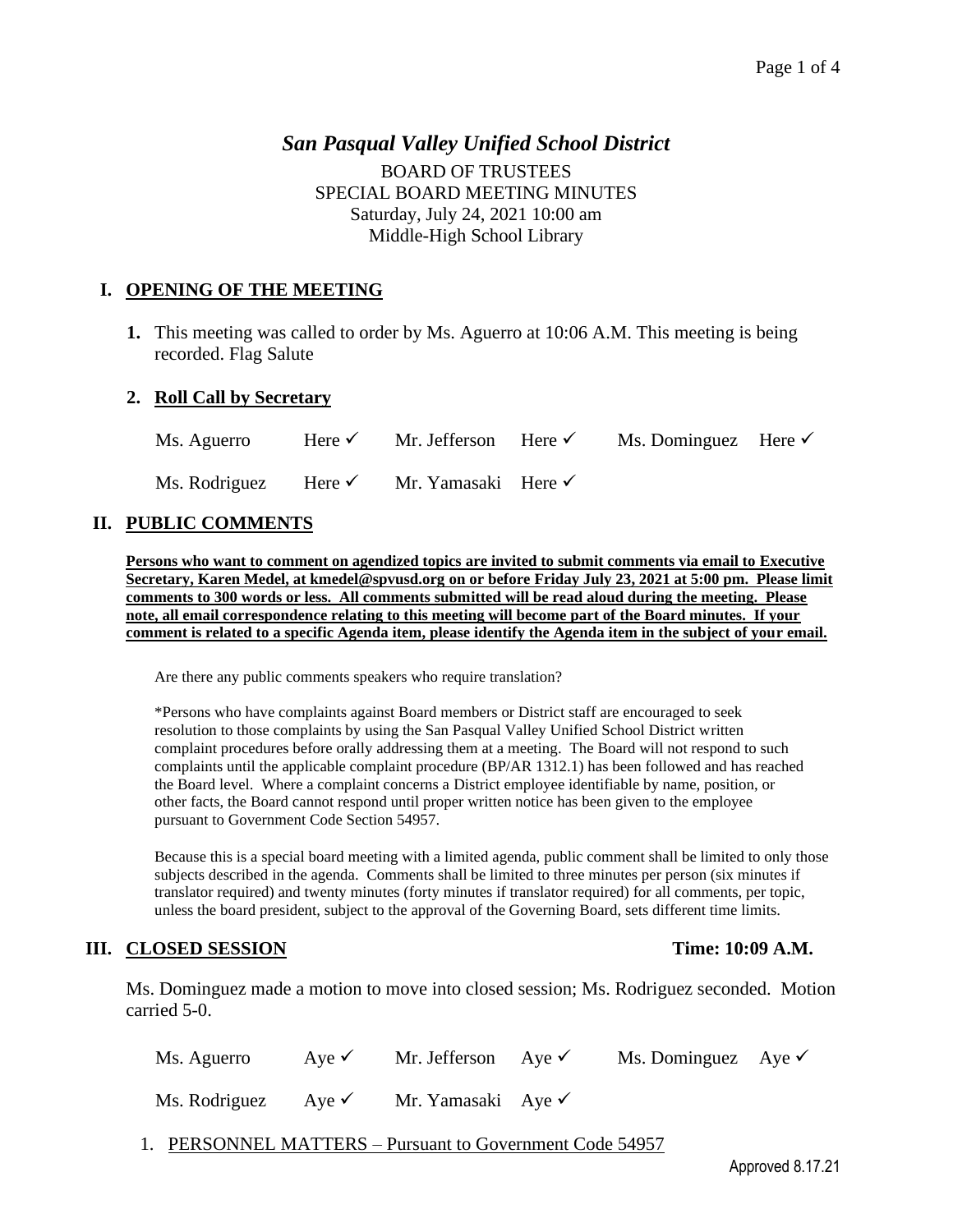- a. Math Teacher
- b. Bus Driver
- c. Outreach Consultant

## **IV. RECONVENE Time: 10:26 A.M.**

Ms. Dominguez made the motion to reconvene; Ms. Rodriguez seconded. Motion carried 5-0.

- Ms. Aguerro Aye  $\checkmark$  Mr. Jefferson Aye  $\checkmark$  Ms. Dominguez Aye  $\checkmark$
- Ms. Rodriguez Aye <del>V</del> Mr. Yamasaki Aye V

### 1. PERSONNEL MATTERS – Pursuant to Government Code 54957

- a. Ms. Rodriguez made the motion to hire Lidia Munoz as Math Teacher with no alternate; Mr. Jefferson seconded. Motion carried 5-0.
- Ms. Aguerro Aye <del>V</del> Mr. Jefferson Aye V Ms. Dominguez Aye V
- Ms. Rodriguez Aye <del>V</del> Mr. Yamasaki Aye V
	- b. Ms. Rodriguez made the motion to hire Teresa Landa as Bus Driver with no alternate; Ms. Dominguez seconded. Motion carried 5-0.
- Ms. Aguerro Aye  $\checkmark$  Mr. Jefferson Aye  $\checkmark$  Ms. Dominguez Aye  $\checkmark$

Ms. Rodriguez Aye <del>V</del> Mr. Yamasaki Aye V

- c. Ms. Rodriguez made the motion to hire Alejandra Diaz as Outreach Consultant with Adina Alvarez as alternate; Ms. Dominguez seconded. Motion carried 5-0.
- Ms. Aguerro Aye  $\checkmark$  Mr. Jefferson Aye  $\checkmark$  Ms. Dominguez Aye  $\checkmark$ Ms. Rodriguez Aye <del>V</del> Mr. Yamasaki Aye V

### **V. NEW BUSINESS**

1. Ms. Dominguez made the motion to approve the AWC (Arizona Western College) Dual Enrollment; Ms. Rodriguez seconded. Motion carried 5-0.

| Ms. Aguerro                    | Ave $\checkmark$ | Mr. Jefferson Aye $\checkmark$ | Ms. Dominguez Aye $\checkmark$ |  |
|--------------------------------|------------------|--------------------------------|--------------------------------|--|
| Ms. Rodriguez Aye $\checkmark$ |                  | Mr. Yamasaki Aye $\checkmark$  |                                |  |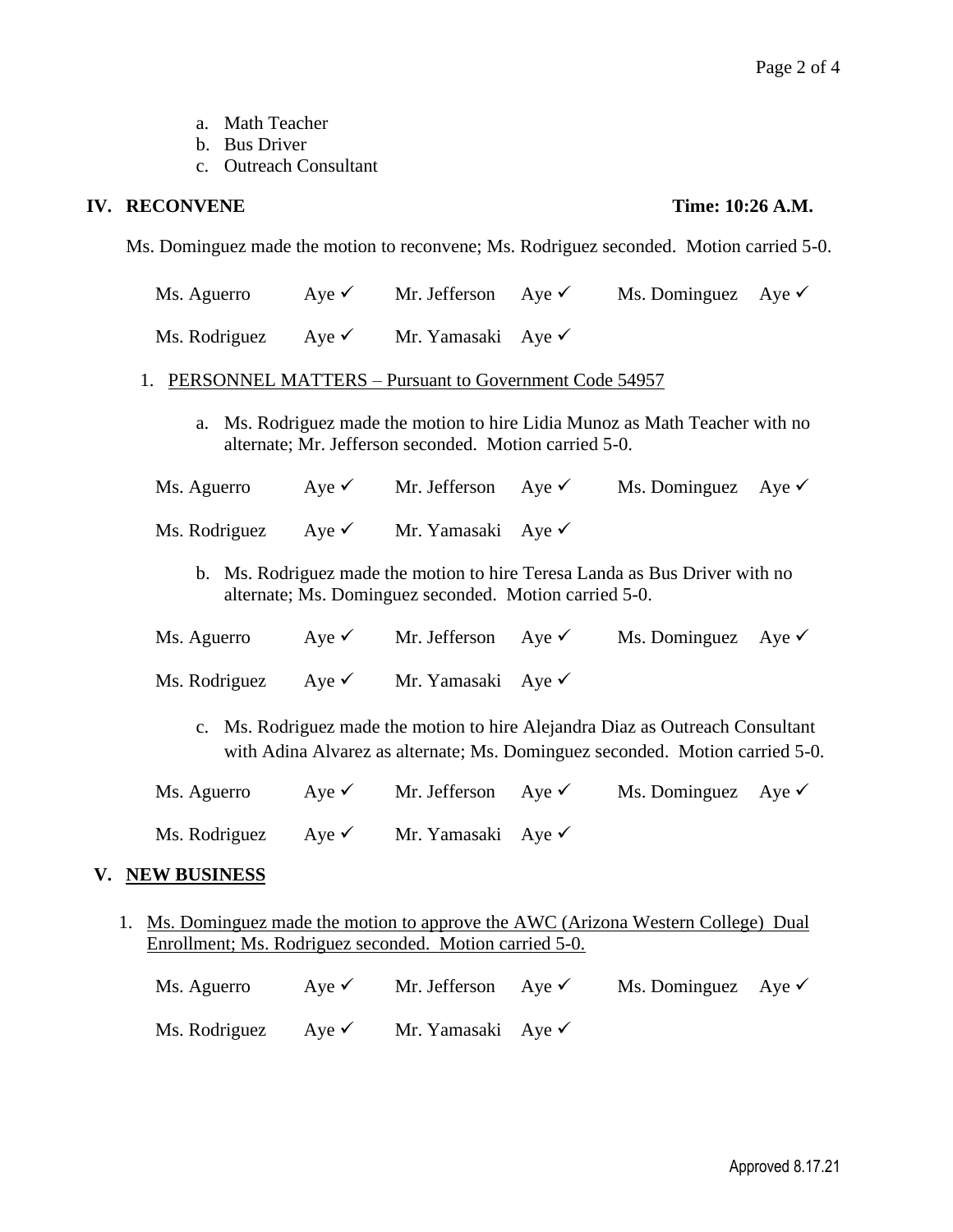2. Mr. Jefferson made the motion to approve Award of Lease/Leaseback Contract to TLS Choice for High School Gymnasium Project Phase 2; Ms. Rodriguez seconded. Motion carried 5-0.

Ms. Aguerro Aye <del>V</del> Mr. Jefferson Aye V Ms. Dominguez Aye V

Ms. Rodriguez Aye <del>V</del> Mr. Yamasaki Aye V

3. Ms. Dominguez made the motion to approve the Musco Pole Project with the addition of a top light for aerial warning; Mr. Jefferson seconded. Motion carried 5-0.

Ms. Aguerro Aye  $\checkmark$  Mr. Jefferson Aye  $\checkmark$  Ms. Dominguez Aye  $\checkmark$ 

Ms. Rodriguez Aye <del>V</del> Mr. Yamasaki Aye V

4. Ms. Dominguez made the motion to accept the Safe Return to In-Person Instruction and Continuity Plan; Mr. Jefferson seconded. Motion carried 5-0.

Ms. Aguerro Aye <del>V</del> Mr. Jefferson Aye V Ms. Dominguez Aye V Ms. Rodriguez Aye  $\checkmark$  Mr. Yamasaki Aye  $\checkmark$ 

## **VI. BOARD RETREAT**

- 1. **Goals/Plans The board discussed goals and the following were discussed**
	- More extracurricular activities such as mechanics, farming, welding
	- Partnership with AWC with Bridge Camp (College Assistant Migrant Program, student services, TRIO keys programs, technology.
	- More STEMS and college level classes at Elementary and Middle School such as budgeting and interviewing skills
	- Social/Emotional Tier teams, focus on student well-being
	- Social groups, clubs, helping students find identity, Native American and Mestizo, Esports (video games for school)
	- Organized ASB at Elementary running for positions, public speaking
	- Focus on attendance
	- STARS testing
	- Improving scores
	- Discipline going down